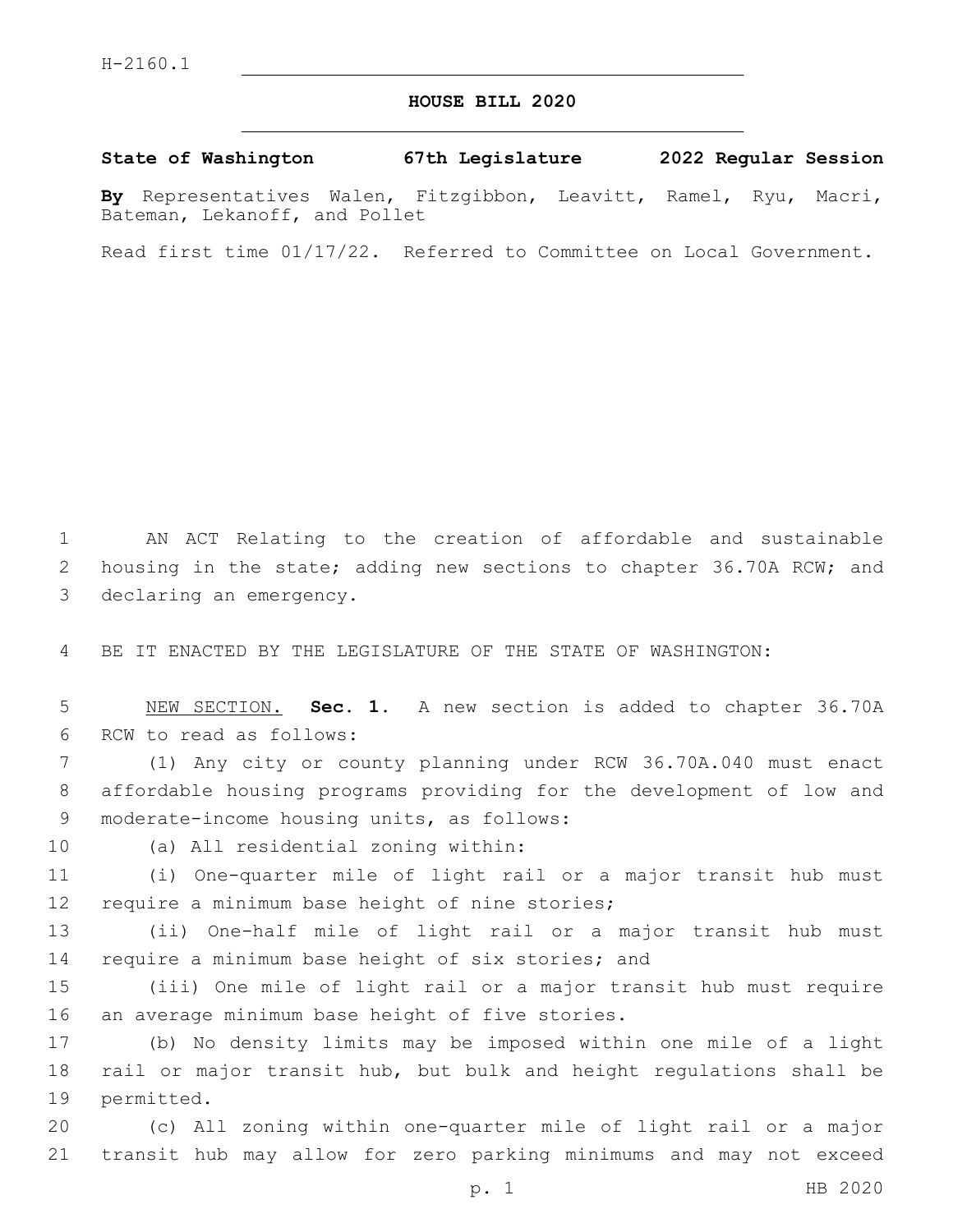parking maximums as calculated by the King county right size parking 2 calculator.

 (2) Buildings within a development project that commits to a minimum of 20 percent affordable units for low and moderate-income households shall be permitted one additional floor beyond the zoning 6 code regulation for that area.

(3) For purposes of this act, "major transit hub" means:

 (a) A stop on a high capacity transportation system funded or expanded under the provisions of chapter 81.104 RCW;

10 (b) Commuter rail stops;

 (c) Stops on rail or fixed guideway systems, including 12 transitways;

 (d) Stops on bus rapid transit routes or routes that run in high 14 occupancy vehicle lanes; or

 (e) Stops for a bus or other transit mode providing actual fixed route service at intervals of at least 15 minutes for at least five hours during the peak hours of operation on weekdays.

 NEW SECTION. **Sec. 2.** A new section is added to chapter 36.70A 19 RCW to read as follows:

 Any city or county planning under RCW 36.70A.040 must enact sustainable housing programs providing for the development for new, 22 certified sustainable housing as follows:

 (1) For areas within one mile of light rail or a major transit hub, cities shall complete a one-time, planned designation which may be updated every five years at the individual city's option to ensure that transportation planning aligns with increased density.

 (2) Standards set by local design review boards must allow for buildings constructed with passive house, LEED, or living building 29 challenge certifications.

 (3) Cities must create a preferred permit path program. Development projects may apply to the program if 20 percent or more of the housing units produced will be affordable for low or very low- income households, as defined under this chapter, or if they are passive house or living building challenge certified. Development projects accepted to the preferred permit path program must receive an expedited permit processing timeline that may not exceed 120 days. The jurisdiction may establish their own accountability system for determining whether a project will offer affordable housing.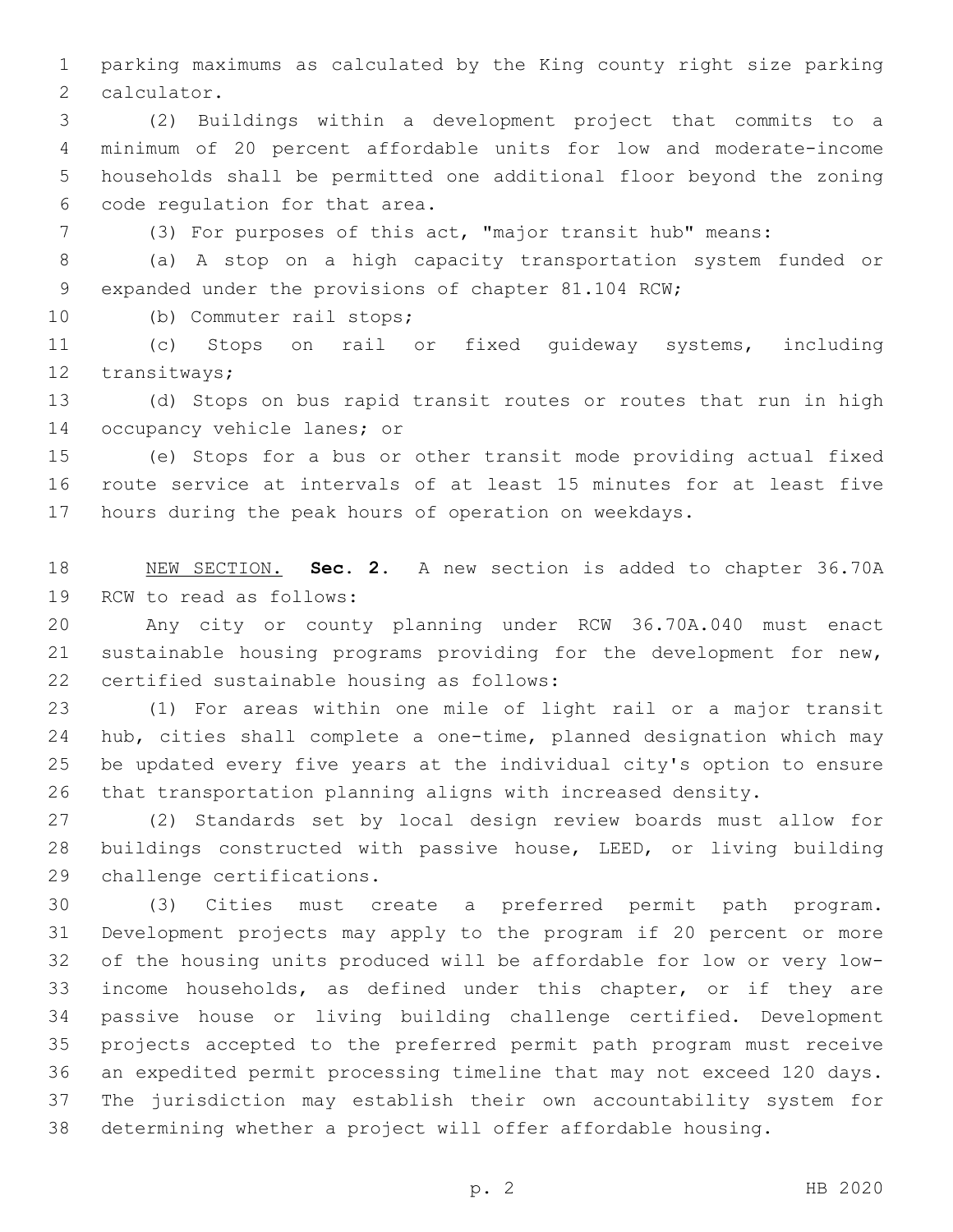NEW SECTION. **Sec. 3.** A new section is added to chapter 36.70A 2 RCW to read as follows:

 A performance fund shall be established for the jurisdictions that achieve affordability goals as set by the sustainable equitable affordable measured board established in section 5 of this act.

 NEW SECTION. **Sec. 4.** A new section is added to chapter 36.70A 7 RCW to read as follows:

 (1) All new development requirements added to city zoning codes and any change of interpretation of those codes and other requirements shall be analyzed by the jurisdiction for their impact on the cost of housing construction. Each analysis shall include options for cost reductions, cost mitigation, and the minimum 13 increase of costs.

 (2) Nothing in this section limits jurisdictions from implementing new rules that increase the cost of new sustainable, equitable, and affordable housing, but rather clarifies what those estimated costs and options to reduce the impact of those increased 18 costs will be.

 NEW SECTION. **Sec. 5.** A new section is added to chapter 36.70A 20 RCW to read as follows:

 (1) The department shall establish a sustainable equitable affordable measured board and appoint 10 to 20 members with a wide range of relevant experience to provide oversight and guide local jurisdictions in achieving the goals for expeditious sustainable 25 affordable housing.

 (2) The sustainable equitable affordable measured board will be organized to work with jurisdictions and stakeholders to establish a statewide plan to achieve sustainable, equitable, and affordable 29 housing for the state of Washington.

 (a) The sustainable equitable affordable measured board shall oversee, guide, and measure outcomes of sustainable, equitable, and 32 affordable housing at the state level.

 (b) Counties shall work to coordinate with cities within their boundaries to achieve the goals of sustainable, equitable, and affordable housing.35

 (c) The Puget Sound regional council shall be designated to coordinate oversight for their four-county region.